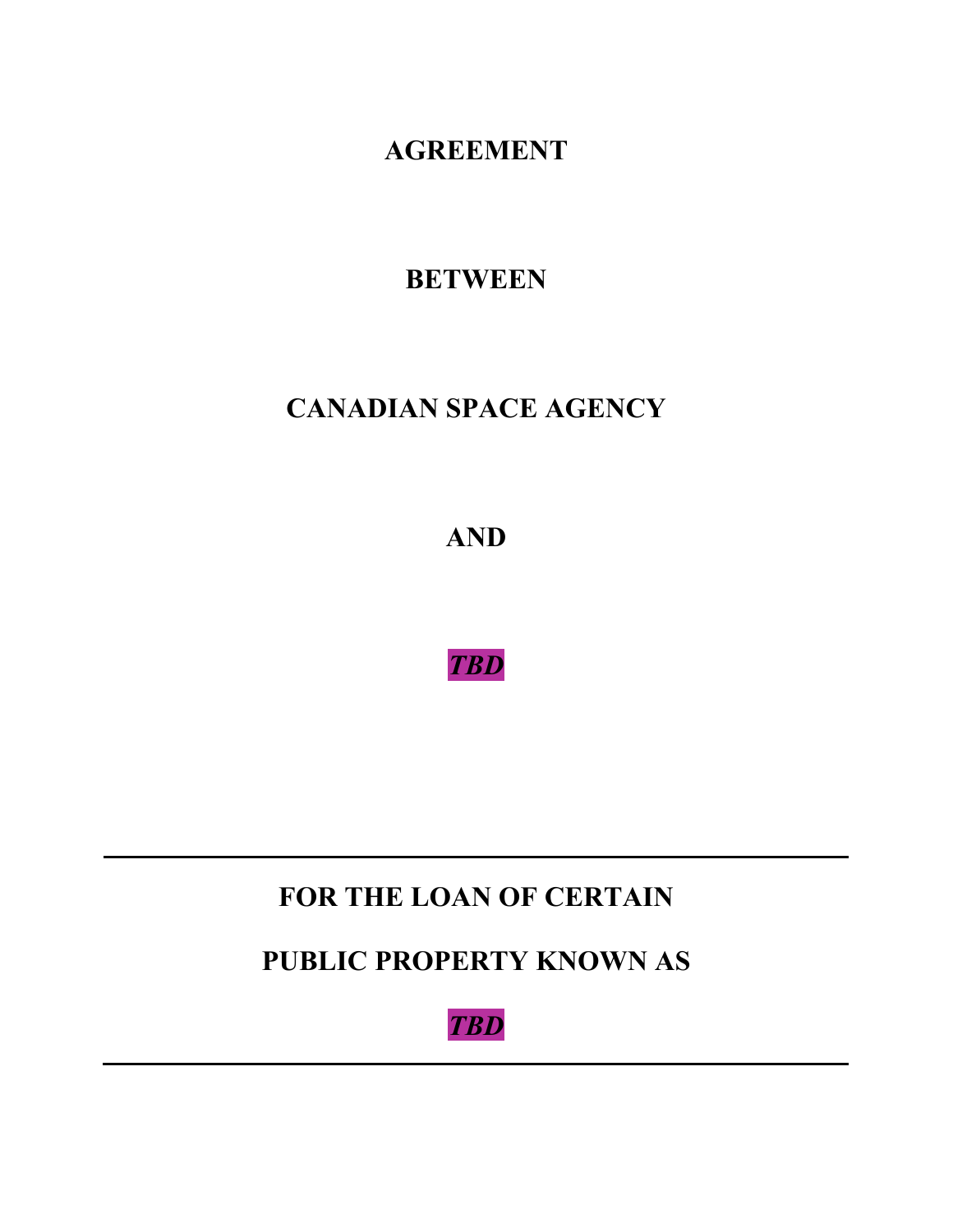# **TABLE OF CONTENTS**

# **ARTICLE TITLE**

#### **PAGE**

| <b>ARTICLE 9 - PHYSICAL INSPECTION AND LOCATION OF PROPERTY 7</b>       |  |
|-------------------------------------------------------------------------|--|
|                                                                         |  |
|                                                                         |  |
|                                                                         |  |
|                                                                         |  |
|                                                                         |  |
|                                                                         |  |
|                                                                         |  |
|                                                                         |  |
|                                                                         |  |
|                                                                         |  |
|                                                                         |  |
|                                                                         |  |
|                                                                         |  |
|                                                                         |  |
|                                                                         |  |
| <b>ARTICLE 25 - CAPABILITY OF THE PROPERTY UPON RETURN  15</b>          |  |
|                                                                         |  |
|                                                                         |  |
|                                                                         |  |
|                                                                         |  |
|                                                                         |  |
| <b>ARTICLE 31 – CONFLICT OF INTEREST AND VALUES AND ETHICS CODE FOR</b> |  |
|                                                                         |  |
|                                                                         |  |
|                                                                         |  |
|                                                                         |  |
|                                                                         |  |
|                                                                         |  |
|                                                                         |  |
|                                                                         |  |
|                                                                         |  |

 $\overline{\phantom{0}}$ 

 $\overline{\phantom{a}}$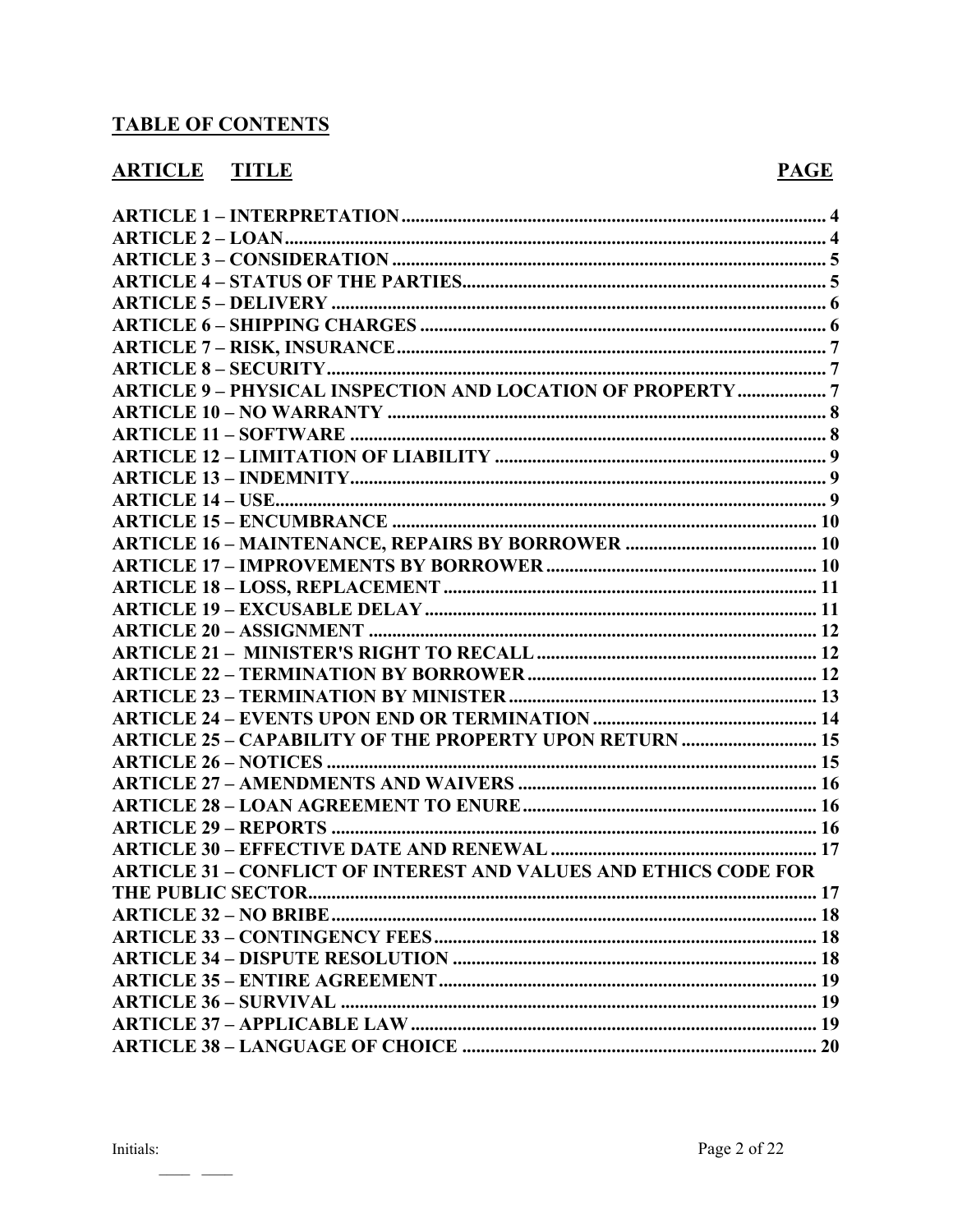#### **This Agreement made in duplicate**

**BETWEEN:** CANADIAN SPACE AGENCY, an agency of the Government of Canada, acting through and represented by the Minister of Industry (Hereinafter referred to as "CSA" or "the Minister")

#### **PARTY OF THE FIRST PART**

**AND:** *TBD*, a body corporate duly incorporated under the laws of *TBD*, having its head office at *TBD* (Hereinafter referred to as the "Borrower")

> [Note: if the borrower is an individual, use the following: Mr./Mrs. *TBD,* having a place of business at *TBD* (Hereinafter referred to as the "Borrower")]

#### **PARTY OF THE SECOND PART**

**WHEREAS** the Borrower wishes to borrow from the Canadian Space Agency certain public property known as *TBD* to be used exclusively and solely by the Borrower in relation to [*TBD* - *e.g. conducting further research and development; conducting demonstrations in aid of commercialization efforts; performing commercial services appropriate to the designed intent of the Property with the intent of generating revenues accruing to the Borrower; the Borrower's displays; or any other purpose in line with the mandate and objects of the CSA*]; and

**WHEREAS** the Minister is authorized, pursuant to the Public Property Loan Regulations, SOR/92- 745 dated December 14, 1992, to loan either gratuitously or for such consideration as CSA may determine, public property belonging to Her Majesty for the loan of which there is no other provision in law; and

**WHEREAS** the Minister considers it appropriate to loan the above-mentioned public property to the Borrower and, as a result, has decided to enter into an agreement with the Borrower pursuant to, and in accordance with, the terms and conditions hereinafter set forth (hereinafter referred to as "this Loan Agreement");

**NOW THEREFORE** this Loan Agreement witnesseth that CSA and the Borrower have, in consideration of the mutual covenants hereinafter set forth, agreed as follows: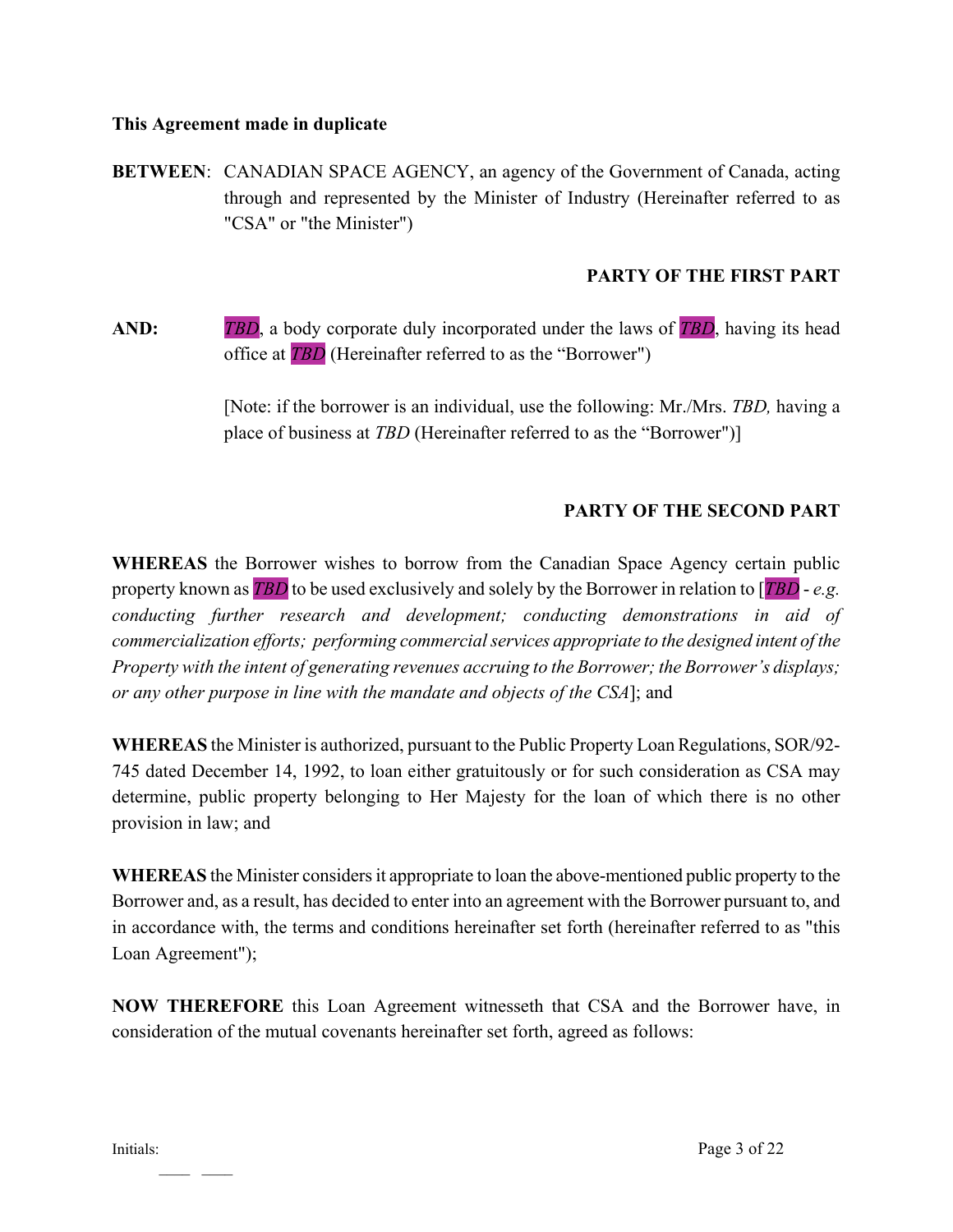### <span id="page-3-0"></span>**ARTICLE 1 – INTERPRETATION**

(1) In this Loan Agreement, unless the context otherwise requires:

#### "Borrower" means *TBD*;

"CSA" means the Canadian Space Agency as established by the Canadian Space Agency Act, S.C. 1990, c. 13;

"Her Majesty" means Her Majesty the Queen in right of Canada, acting through and represented by the Minister;

"Minister" means the Minister of Industry as minister responsible for the CSA, and any official acting on the Minister's behalf;

"Parties" means the CSA and the Borrower;

"Property" means the public property known as *TBD* which is listed and more particularly described in Schedule "A" to this Loan Agreement and includes any item of it;

- (2) Words connoting the singular shall include plural, the masculine, the feminine, and vice versa.
- (3) The words "hereof", "herein" and "hereunder" refer to the terms of this Loan Agreement.
- (4) The Article headings of this Loan Agreement are not part of this Loan Agreement and are included solely for convenience.

#### <span id="page-3-1"></span>**ARTICLE 2 – LOAN**

- (1) Subject to the terms and conditions of this Loan Agreement, and, in particular, to Paragraph (2) of this Article, CSA shall loan to the Borrower the Property for the exclusive and sole use of The Borrower for a term commencing on the Effective Date and ending on *TBD*.
- (2) This Loan Agreement is conditional upon the Borrower using or permitting the Property to be used solely for purposes of [*TBD* - *e.g. conducting further research and development; conducting demonstrations in aid of commercialization efforts; and performing commercial*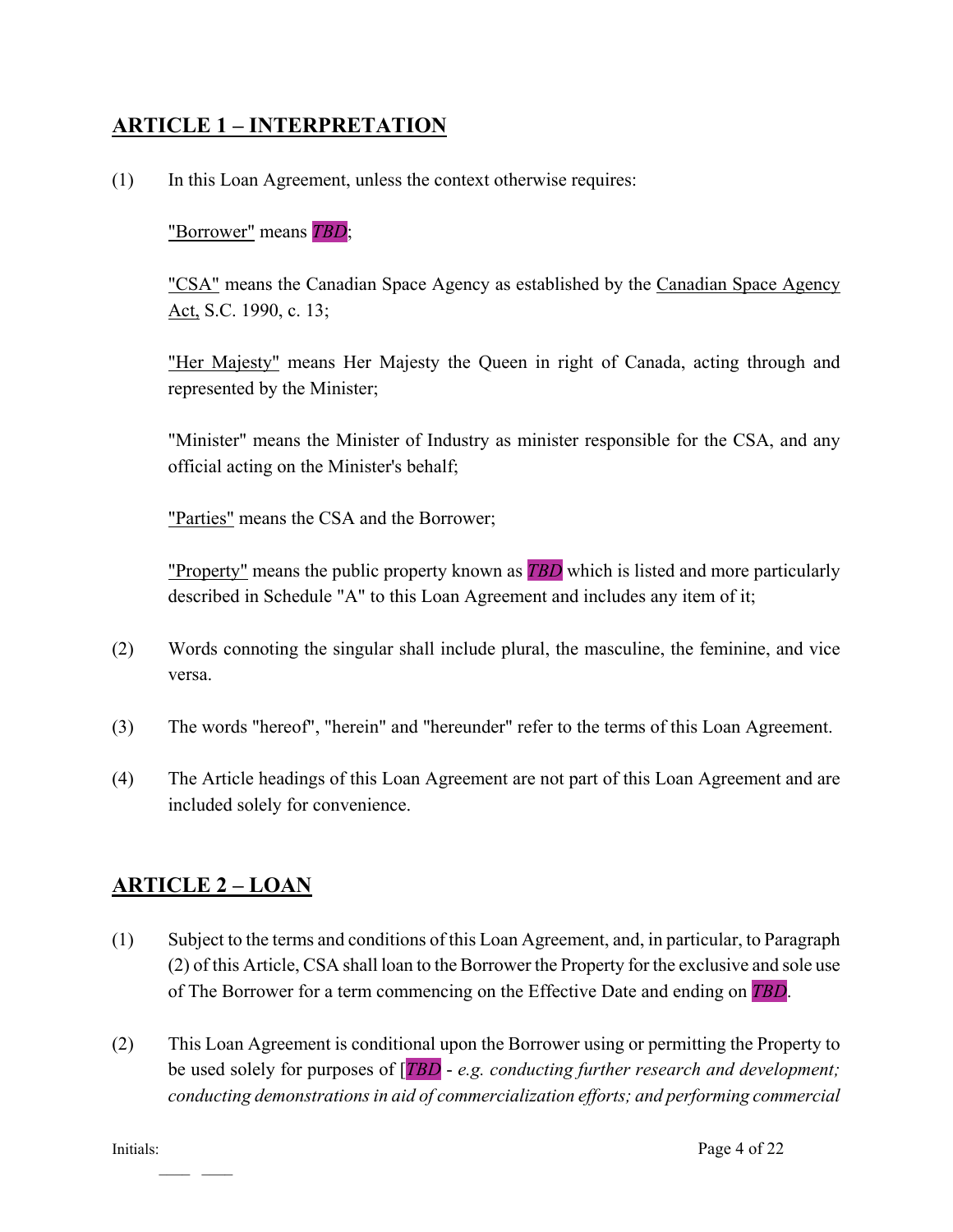*services appropriate to the designed intent of the Property with the intent of generating revenues accruing to the Borrower; the Borrower's displays; or any other purpose in line with the mandate and objects of the CSA*].

(3) The Property shall always remain and be deemed to be personal and movable property, even though the Property may hereafter become attached or affixed to realty.

#### <span id="page-4-0"></span>**ARTICLE 3 – CONSIDERATION**

(1) This Loan Agreement is made by the Minister without monetary consideration to be paid by the Borrower.

[Note: use this paragraph as paragraph 1 instead if the Borrower is required to pay any amount of money in return for the loan. Modify as needed.

- (1) In consideration for this Loan Agreement, the Borrower shall make the following payments to Her Majesty:
	- (a) A payment of [Insert the amount in letters] dollars (\$XXX), at the time of the last signature of this Loan Agreement;
	- (b) A yearly payment [Insert the amount in letters] dollars (\$XXX), on each anniversary date of the last signature of this Loan Agreement.

[Note: use the following paragraph if the Borrower is requested to perform some form of services with the borrowed public property in return for the loan]

(2) In consideration for this Loan Agreement, the Borrower shall *TBD*;

#### <span id="page-4-1"></span>**ARTICLE 4 – STATUS OF THE PARTIES**

- (1) The Parties acknowledge and agree that they are independent from each other and that nothing in this Loan Agreement is intended to create a partnership, a joint venture or an agency between the Borrower and Her Majesty, the Minister, or the CSA.
- (2) The Borrower agrees not to represent itself as an agent of Her Majesty, of the Minister or of the CSA to anyone. The Borrower shall conduct itself, in all respects, as a distinct entity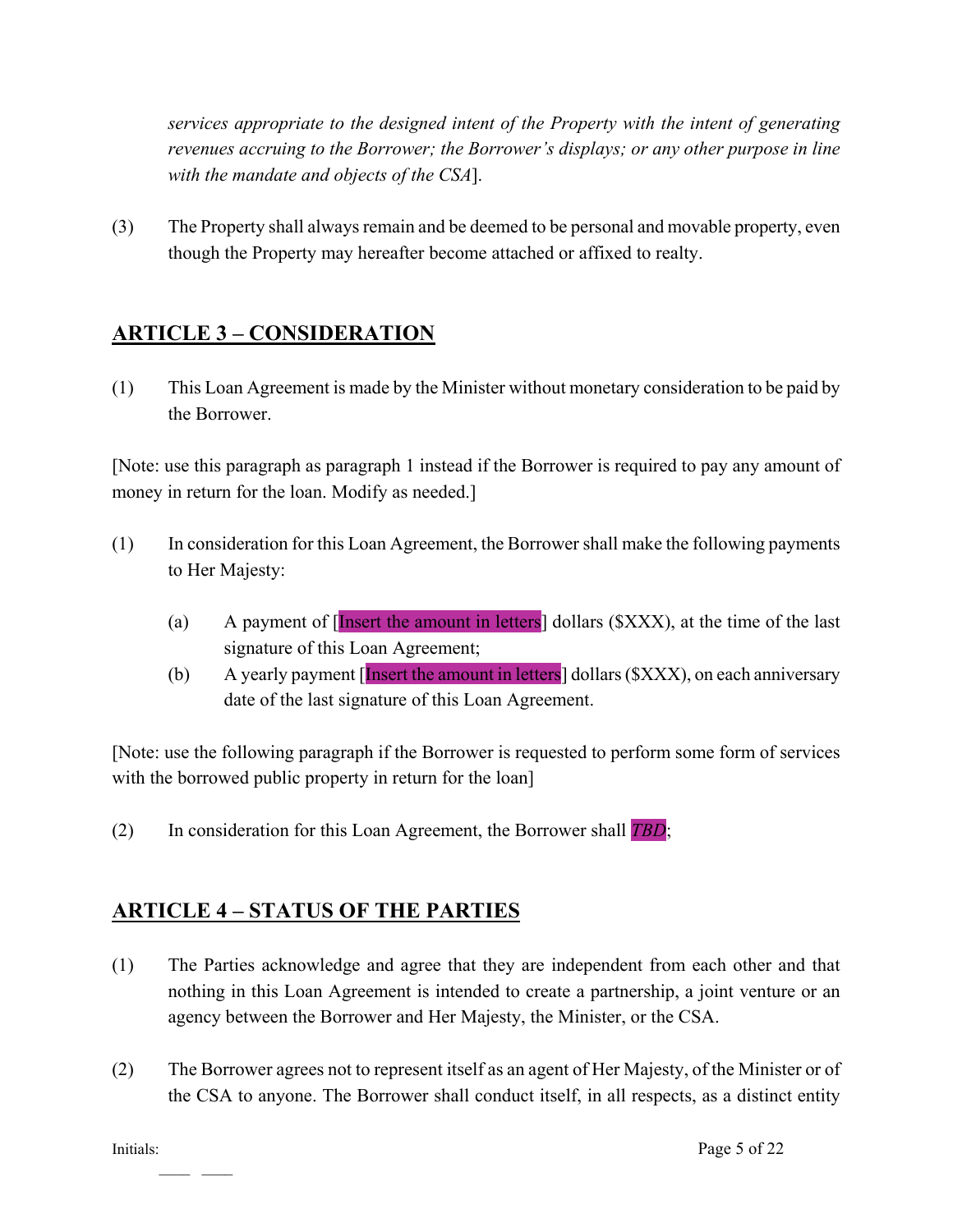from Her Majesty, the Minister and the CSA and as to maintain that distinction in the eye of all third parties.

## <span id="page-5-0"></span>**ARTICLE 5 – DELIVERY**

[Note: use the following paragraph if the Borrower is already in possession of the Property]

(1) The Borrower acknowledges that it has possession of the Property, that the Property is in working condition and good state of repair, and that the Property is suitable for its purposes.

[Note: use the following paragraphs if the Borrower is **not** already in possession of the Property]

- (1) Delivery of the Property by the Minister, or at the Minister's orders, to the Borrower, or to a common carrier designated by the Borrower, or to any person agreed to in writing between the Minister and the Borrower, for delivery to the Borrower shall constitute delivery to the Borrower hereunder. The Minister will notify the Borrower of the date of availability of the Property and give to the Borrower a reasonable opportunity to inspect the Property as to its condition and state of repair and its suitability for the purposes of the Borrower. The Borrower may supervise and inspect any preparation, packing and handling of the Property performed by the Minister for the purposes of this Loan Agreement.
- (2) Delivery of the Property by the Minister to the Borrower shall be in accordance with the delivery schedule set forth in Schedule "A" to this Loan Agreement.

## <span id="page-5-1"></span>**ARTICLE 6 – SHIPPING CHARGES**

[Note: use the following paragraph if the Borrower is **not** already in possession of the Property]

- (1) The Minister shall prepare and pack the Property to delivery to the Borrower, at no charge to the Borrower. The Borrower shall be responsible for all shipping, handling and storage associated with:
	- (a) transporting the Property to the place or places where it is to be used by the Borrower; and
	- (b) returning the Property to CSA in accordance with the terms of Article 24 hereof, and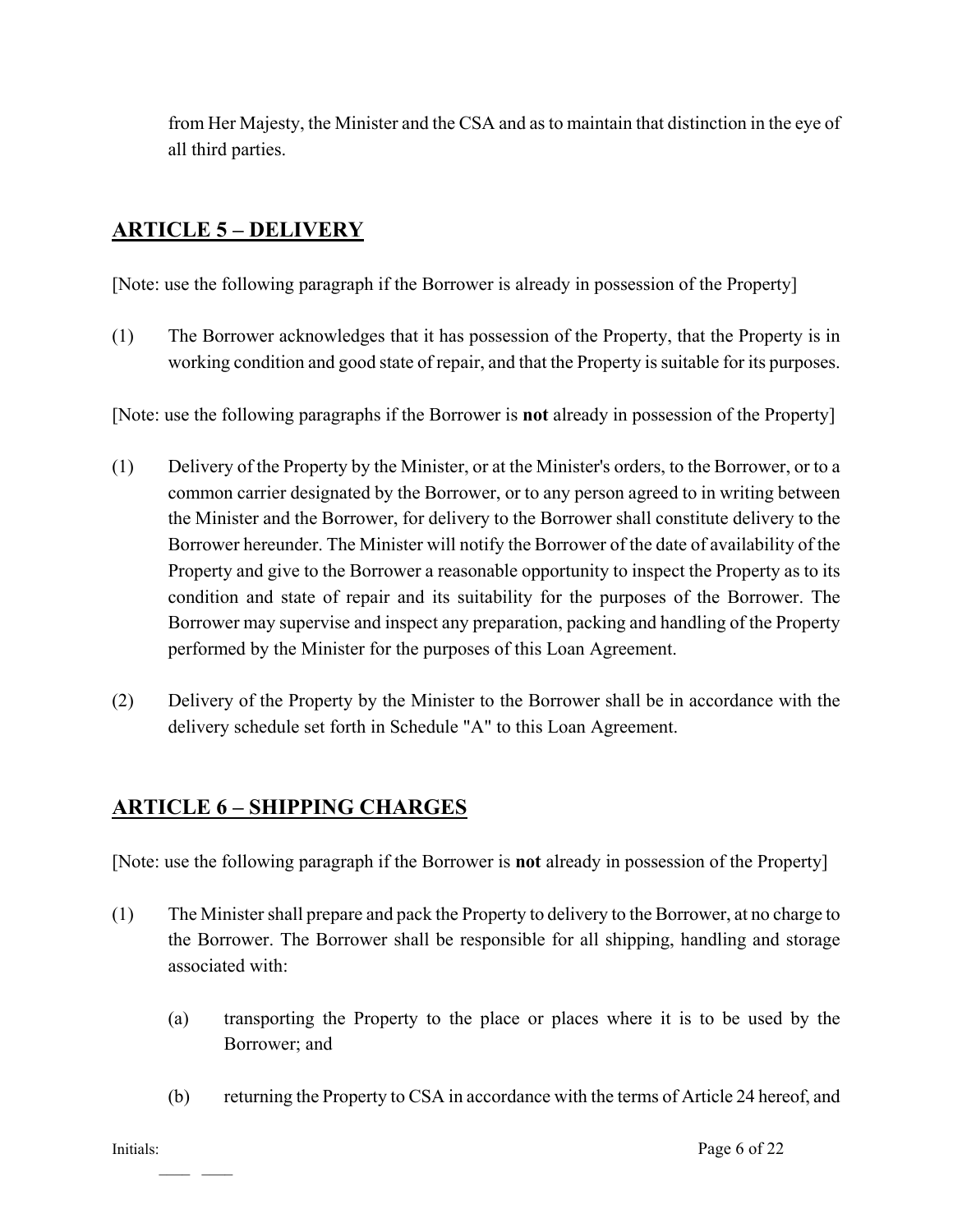the Borrower shall be responsible for the payment of all charges and costs associated with (a) and (b) above.

[Note: use the following paragraph if the Borrower is already in possession of the Property]

(1) At the end of the term, the Borrower shall return the Property to CSA in accordance with the terms of Article 24 hereof, and shall be responsible for the payment of all charges and costs associated with the return, including shipping, handling and storage.

# <span id="page-6-0"></span>**ARTICLE 7 – RISK, INSURANCE**

Except as herein otherwise provided, the Property shall be at the risk of the Borrower until the Property has been returned to CSA. The Borrower shall be responsible for any loss of, or damage to, the Property, and shall insure the Property to the full replacement value thereof, as listed in Schedule "A" hereto, against loss, damage or injury arising from any cause whatsoever, normal wear and tear excepted. The Borrower shall, upon request therefor, provide a copy of any such insurance policy to CSA.

## <span id="page-6-1"></span>**ARTICLE 8 – SECURITY**

The Borrower shall provide full and reasonable physical security in respect of the Property.

# <span id="page-6-2"></span>**ARTICLE 9 – PHYSICAL INSPECTION AND LOCATION OF PROPERTY**

[Note: use this paragraph when the location of the Property during the term of the loan is known already at the time of the signature of the Agreement]

(1) The Borrower shall keep the Property at TBD, located TBD, and shall not move the Property from this location without the prior authorization of a duly authorized representative of the Minister in writing. Such authorization shall be subject to terms and conditions set by the Minister. In any event, the Borrower shall ensure that the Property shall not leave Canada without the authorization of a duly authorized representative of the Minister in writing.

[Note: use this paragraph when the location of the Property during the term of the loan is unknown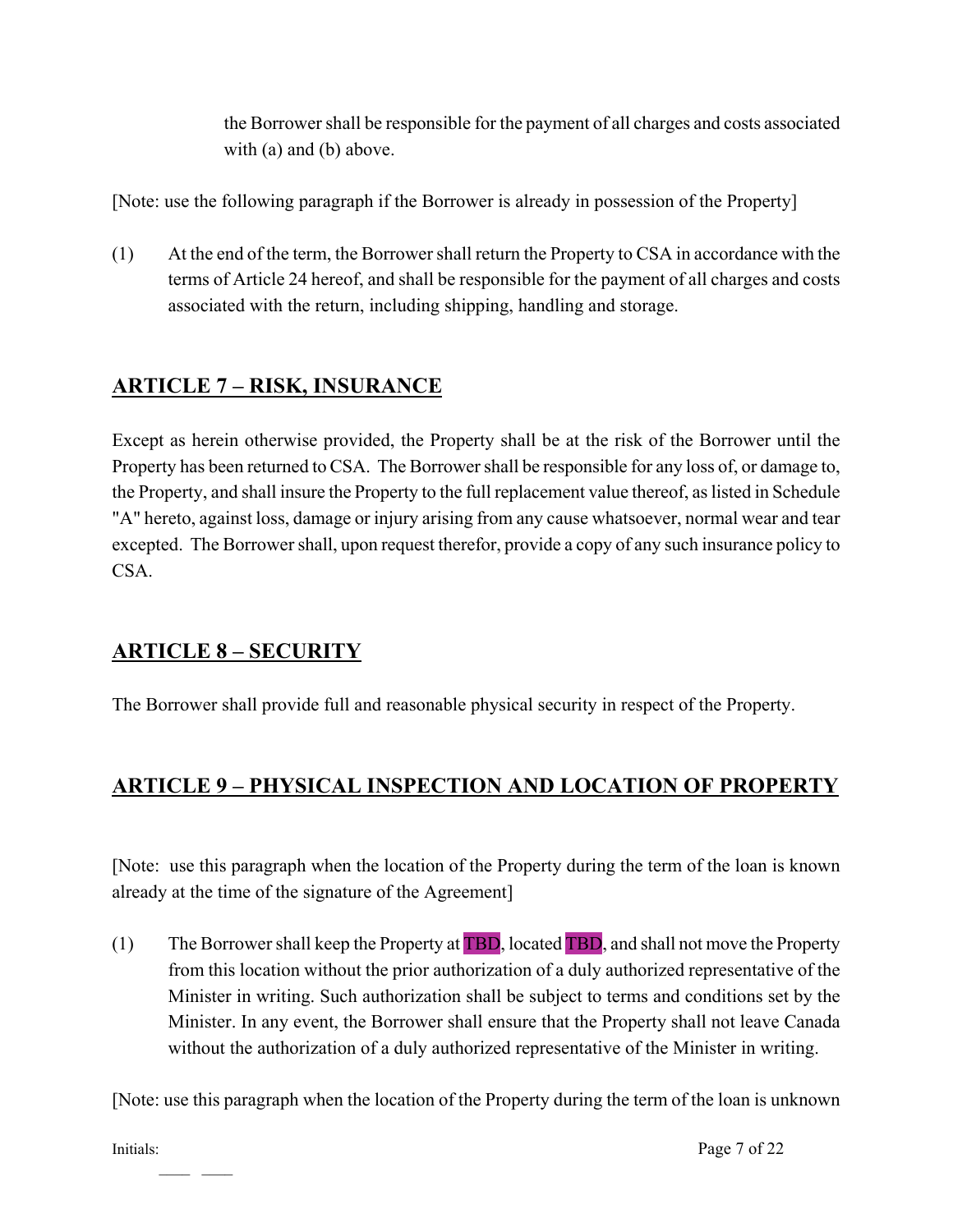at the time of the signature of the Agreement]

- (1) The Borrower shall provide to CSA notice of the location of the Property or any item thereof, and shall inform CSA of any change of location of the same.
- (2) The Minister shall, upon reasonable notice and during normal business hours, have access to the Property for purposes of inspection. The Borrower shall ensure that the Minister shall, upon reasonable notice and during normal business hours, have access on a non-interference basis for purposes of inspection to any of the Property which may be installed or housed on the premises of third parties.
- (3) The Borrower shall provide to the Minister and to the Minister's designated invitees, upon reasonable notice and during normal business hours, access to the Property and shall run demonstration as required of the Property's functionality and performance.

#### <span id="page-7-0"></span>**ARTICLE 10 – NO WARRANTY**

The Borrower acknowledges and agrees that the Property is loaned on an "as is" basis. Accordingly, and notwithstanding any other provision hereof, the Minister makes no representations, warranties or conditions, whether express or implied,

- (a) as to the quality, safety, correctness, performance, durability or accuracy of the Property;
- (b) that specific results will be obtained from the use of the Property; or
- (c) that the Property is suitable for any particular purpose, including any of the Borrower's purposes.

#### <span id="page-7-1"></span>**ARTICLE 11 – SOFTWARE**

The Borrower acknowledges that where the Property or any item of it, as listed in Annex A, include software, or where the use of the Property requires the use of software, the Minister does not transfer any associated right or license to use such software to the Borrower under this Loan Agreement. The Borrower acknowledges and agrees that it is the sole responsibility of the Borrower to ensure that it has obtained from the relevant third parties the right and licence to use such software. The Borrower further acknowledges and agrees that Annex A may not contain the complete list of the software included with the Property or required to use it, and that it is the Borrower's sole responsibility to ensure it has obtained the necessary rights and license to use such software.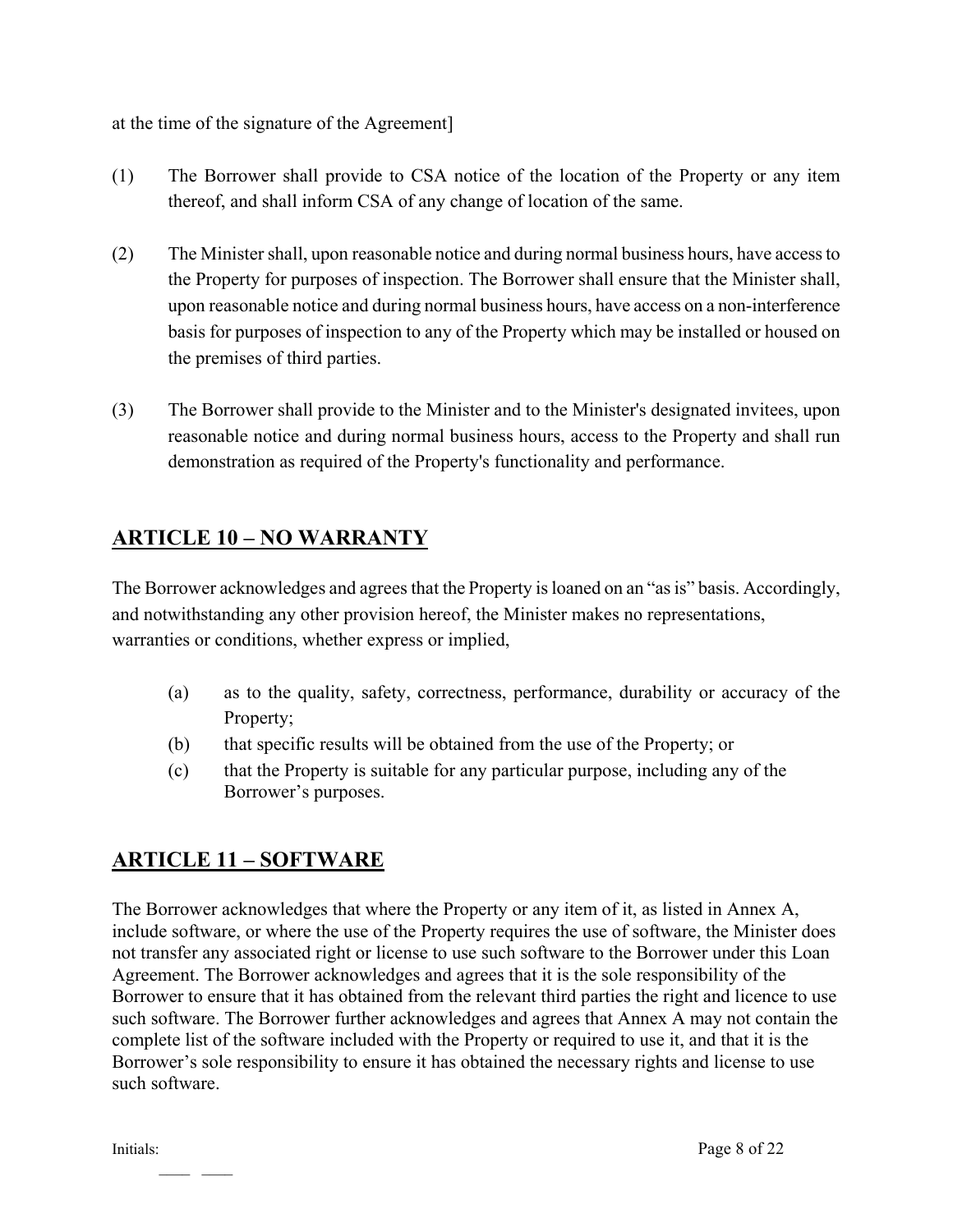# <span id="page-8-0"></span>**ARTICLE 12 – LIMITATION OF LIABILITY**

- (1) The Borrower hereby acknowledges and agrees that neither Her Majesty nor the Minster, the CSA, or any of their officers, employees, agents and servants shall be responsible or liable to the Borrower for any loss or damage of any kind whatsoever (including injury, death, and loss of profit, loss of business, depletion of goodwill or like loss, and any other indirect damages) suffered, or alleged to be suffered, by any person through the use of the Property by the Borrower or in relation in any way whatsoever with this Loan Agreement. .
- (2) Neither Her Majesty nor the Minster, the CSA, or any of their officers, employees, agents and servants shall be liable to the Borrower for indirect or consequential damages or for any purely economic loss or loss of profit arising, or alleged to arise, from the performance of, or failure to perform, any provision of this Loan Agreement.
- (3) The Borrower hereby waives any and all claims, actions, demands and proceedings of whatever kind or nature against Her Majesty, the Minster, the CSA and all their officers, employees, agents and servants that may arise, or be alleged to arise, from any loss or damage referred to in paragraphs (1) and (2) above.

## <span id="page-8-1"></span>**ARTICLE 13 – INDEMNITY**

The Borrower shall be liable for and shall indemnify and save harmless Her Majesty, the Minster, the CSA and all their officers, employees, agents and servants from and against any and all claims, actions, demands, costs, or damages of any nature or kind arising from, alleged to arise from, or in connection with any aspect of this Loan Agreement, including, without limitation, the possession or use of the Property by the Borrower or by any other person with the permission of the Borrower during the term of this Loan Agreement or any extension hereof.

## <span id="page-8-2"></span>**ARTICLE 14 – USE**

(1) The Borrower shall use and permit to be used the Property in accordance with any applicable manufacturer's manuals or instructions which have been provided to or are known to the Borrower.

(2) The Borrower shall, in its use of the Property, comply at all times with all applicable laws, governmental regulations such as the Controlled Goods Program under the *Defense Production Act* (R.S., 1985, c. D-1), administrative requirements, and the terms of any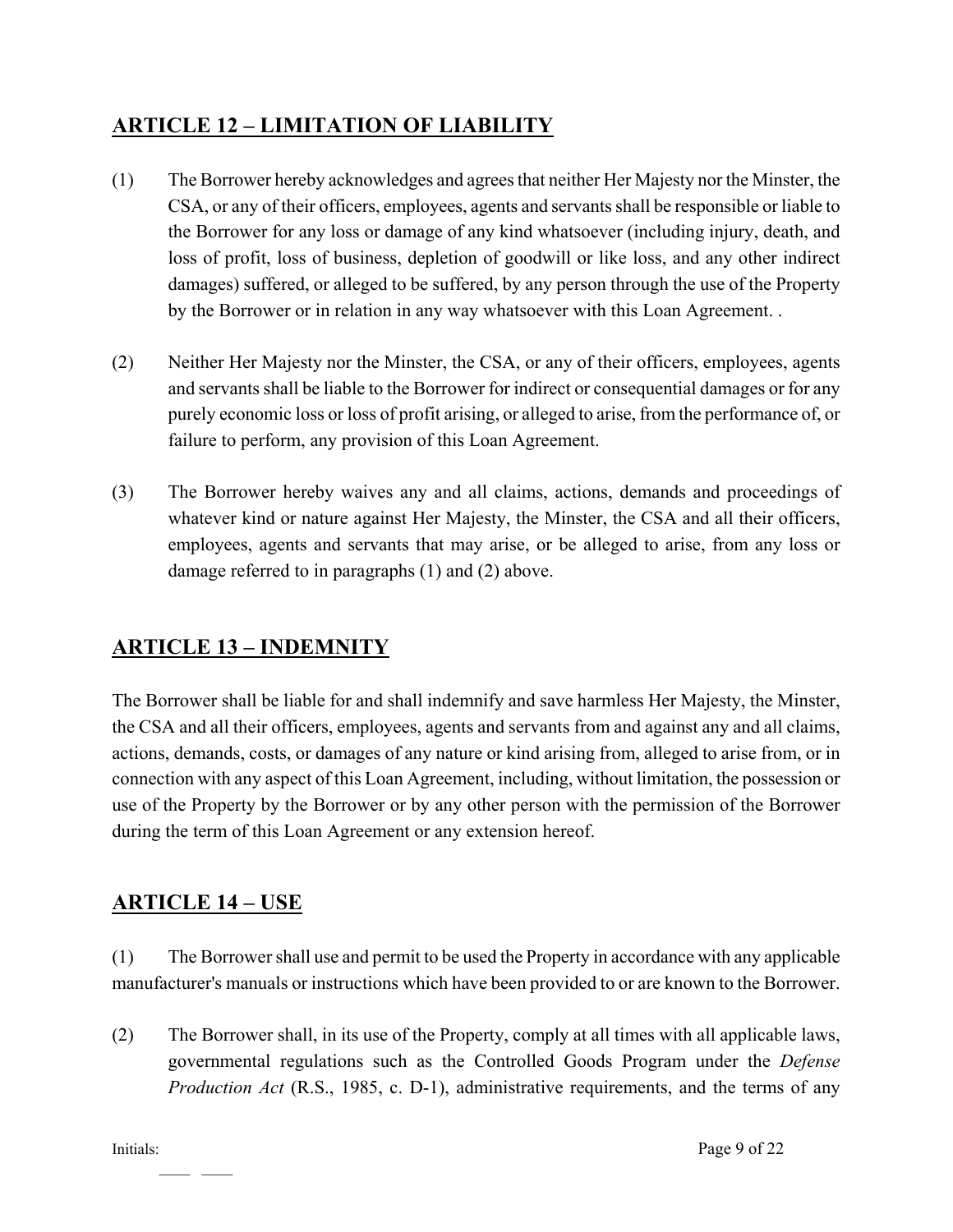permits or licenses issued by governments or other entities and that govern the use of the Property.

# <span id="page-9-0"></span>**ARTICLE 15 – ENCUMBRANCE**

- (1) The Borrower shall not sell, dispose or assign the Property, in whole or in part, or suffer any lien, mortgage, hypothec or pledge upon any interest in the Property.
- (2) Except with the prior written authorization of the Minister, the Borrower shall not lease or assign the Property, or accept any remuneration for the use of the Property by any third party, and any remuneration which may be received by the Borrower for such use shall, unless otherwise approved in writing by the Minister, be deemed to have been received by the Borrower in trust for Her Majesty.

# <span id="page-9-1"></span>**ARTICLE 16 – MAINTENANCE, REPAIRS BY BORROWER**

Subject to Articles 17 and 18 hereof, the Borrower shall, at its own cost and expense, maintain, service and keep the Property in good repair condition and working order, and shall furnish and install all parts, mechanisms, devices required therefore. All parts, mechanisms and devices so furnished and installed shall immediately become part of the Property for all purposes thereof; parts, mechanisms and devices which have been replaced or are no longer required shall be returned to the CSA and Schedule "A" to this Agreement shall be amended accordingly.

# <span id="page-9-2"></span>**ARTICLE 17 – IMPROVEMENTS BY BORROWER**

The Borrower may, with the prior written approval of the Minister and at its own cost, add to or modify any item of the Property. The Borrower shall, when seeking approval of an addition or modification of an item of the Property, furnish to the Minister written particulars, including sketches or plans, of all additions to or modifications of the Property, including assessment of the impact of such addition or modification to the value and utility of the Property. Any such additions or modifications which, in the opinion of the Minister, cannot be removed without damage to the property or without causing a diminution of its utility to the Crown, shall become the property of Her Majesty and Schedule "A" to this Agreement shall be amended accordingly.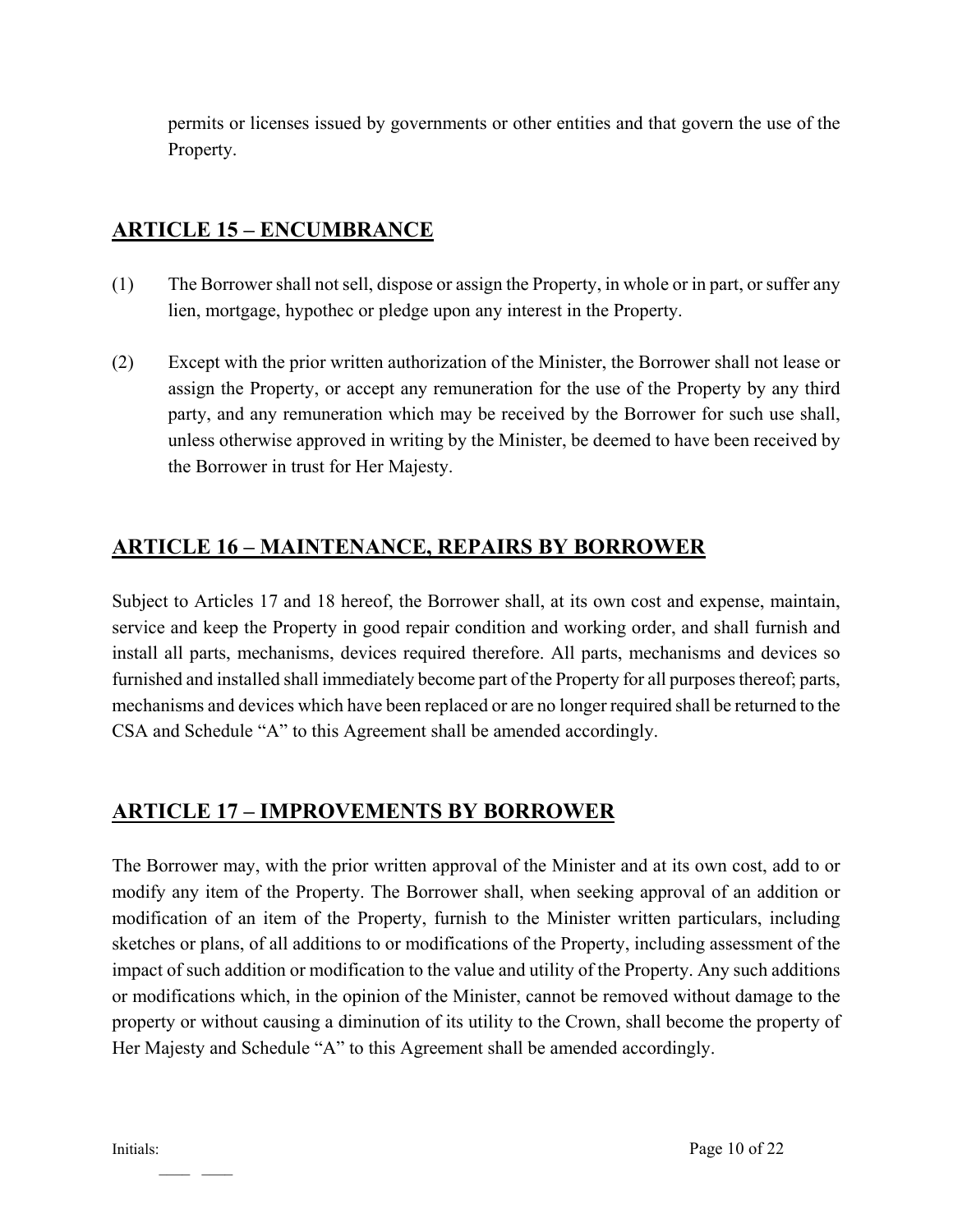#### <span id="page-10-0"></span>**ARTICLE 18 – LOSS, REPLACEMENT**

- (1) In the event that any item of the Property shall become lost, stolen, destroyed or damaged beyond repair for any reason, or in the event of any condemnation, confiscation, theft or seizure or expropriation of such items, other than a confiscation, seizure or expropriation by Her Majesty, the Borrower shall promptly inform the Minister thereof. The Minister may elect to receive a cash payment equal to the replacement value of such item or to direct the Borrower to take immediate steps to cause the replacement of such item with property which is free and clear of all liens and encumbrances and which, in the opinion of the Minister, is similar in condition and value to the item of Property prior to the occurrence of any of the foregoing events. Such replacement shall take place at the Borrower's expense and, upon completion of the replacement, such replacement or part shall become subject to this Loan Agreement and the replaced item of the Property shall simultaneously be released from the terms hereof.
- (2) The Minister agrees not to elect to receive a cash payment if the item of the Property is still required to complete the uses as specified at Article 2 or if the Borrower's insurance policy precludes the payment of cash instead of replacing the item, as evidenced to the reasonable satisfaction of the Minister. The Term "Property" as used in this Loan Agreement shall include such replacement or part unless the context otherwise requires. Nothing herein shall require the Borrower to expend any sum greater than the replacement value of the Property, as set forth in Schedule "A" hereto, as to any single occurrence of loss or damage.

## <span id="page-10-1"></span>**ARTICLE 19 – EXCUSABLE DELAY**

- (1) The performance by the Borrower of any action or obligation hereunder, the performance of which has been rendered unreasonable due to an event beyond the control of the Borrower, shall be excused for the duration of such circumstances. Circumstances giving rise to an excusable delay may, without limitation, include acts of God and nature, acts of public enemies, acts of government, quarantines, strikes, war and transportation shortages.
- (2) The Borrower shall advise the Minister of the likelihood of a delay occurring as soon as the Borrower has become so aware and of the full facts of matters giving rise to such delay.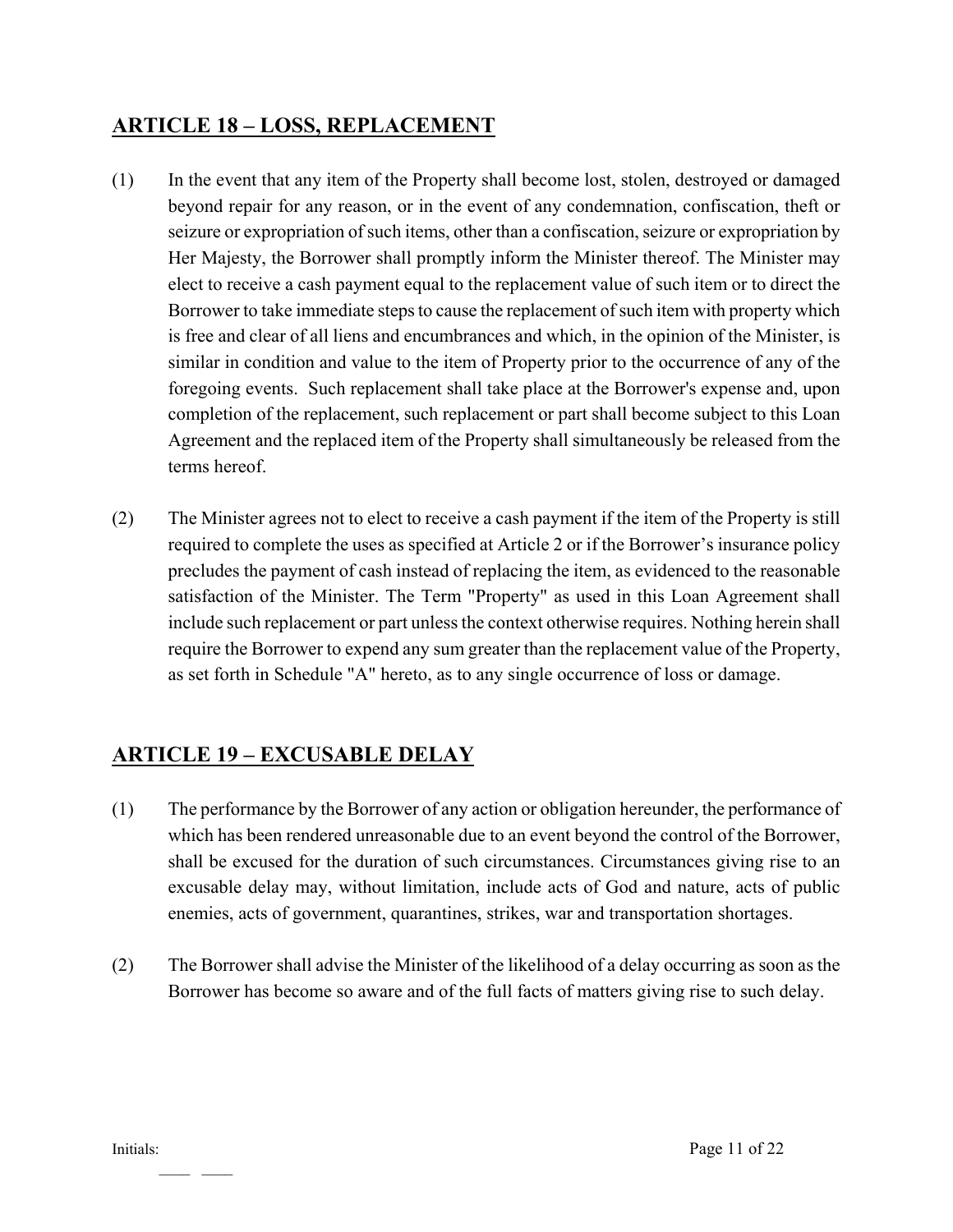## <span id="page-11-0"></span>**ARTICLE 20 – ASSIGNMENT**

This Loan Agreement shall not be assigned, in whole or in part, by the Borrower without the prior written consent of the Minister and any assignment made without such consent shall be of no force or effect in relation to any obligations or liabilities due to Her Majesty pursuant to this Loan Agreement.

## <span id="page-11-1"></span>**ARTICLE 21 – MINISTER'S RIGHT TO RECALL**

(1) During any term of this Loan Agreement, the Minister shall have the right to recall any item of the Property upon three (3) months notice to that effect to the Borrower.

(2) Should such a right be exercised, the Borrower shall be responsible for preparing and packaging the Property, and the Minister for all shipping, handling and storage associated with:

- (a) transporting the Property to the place or places where it is to be used by the Minister; and
- (b) returning the Property to the location specified by the Borrower on the termination of the recall period,

and the Minister shall be responsible for the payment of all costs and charges associated with (a) and (b) above.

## <span id="page-11-2"></span>**ARTICLE 22 – TERMINATION BY BORROWER**

- (1) The Borrower may terminate the whole of this Loan Agreement at any time by giving to the Minister thirty (30) days notice of such termination, in which case the provisions of Article 24 hereof shall apply.
- (2) The Borrower may, with respect to any item of the Property, terminate in part this Loan Agreement by delivering such item of the Property, in the same condition as it was delivered to the Borrower, normal wear and tear excepted, to CSA, Saint-Hubert, Quebec or at such other place as the Minister and the Borrower may have agreed in writing, and by notifying the Minister of its intention to terminate in part this Loan Agreement with respect to such item of the Property. The term "Property" as used in Article 24 hereof shall include any item of the Property to which this Article shall apply.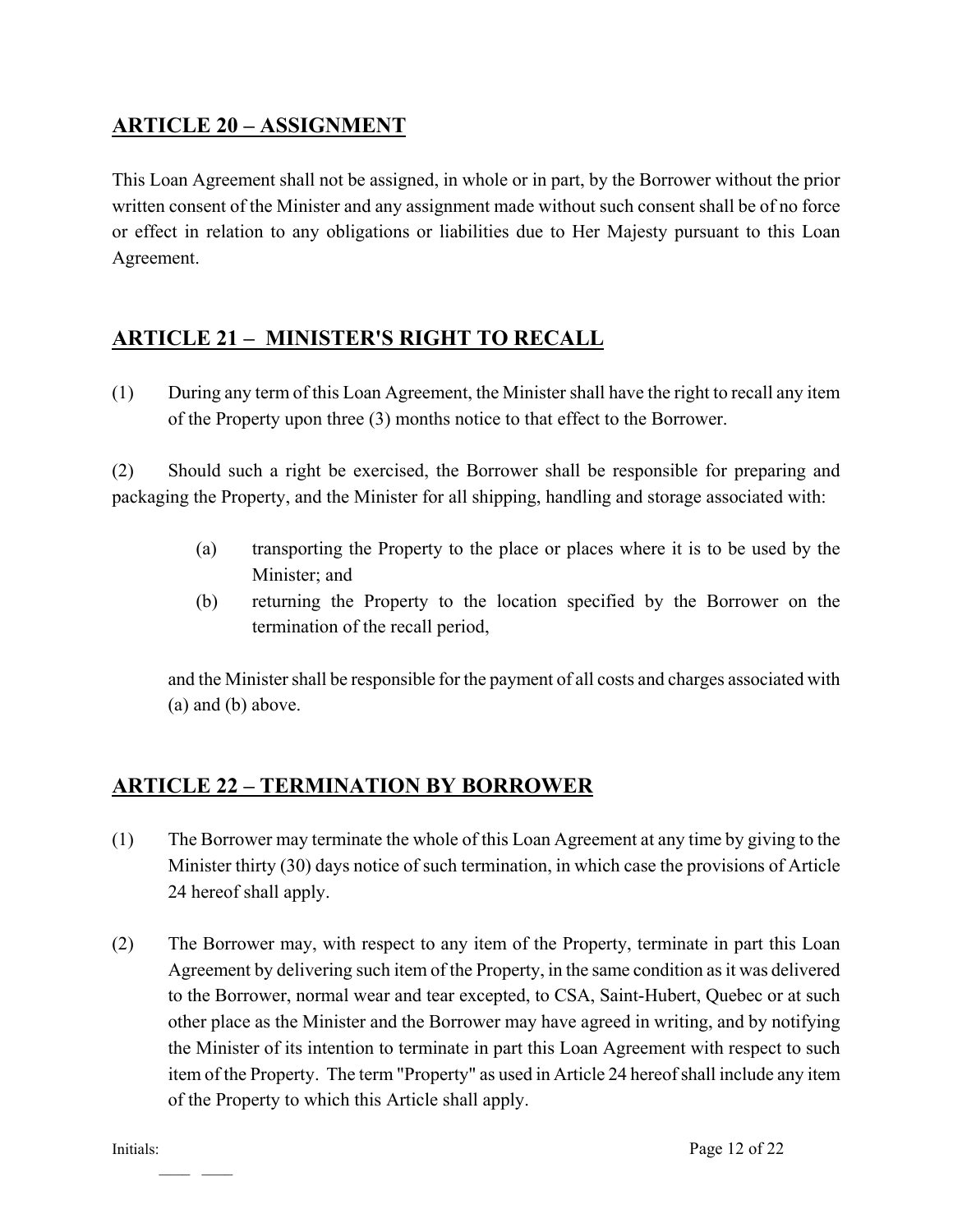#### <span id="page-12-0"></span>**ARTICLE 23 – TERMINATION BY MINISTER**

- (1) The Minister may terminate the whole or any part of this Loan Agreement at any time by giving to the Borrower thirty (30) days notice of such termination, in which case the provisions of Article 24 hereof shall apply.
- (2) The Minister may, at his option, immediately terminate the whole or any part of this Loan Agreement by notice to the Borrower should any of the following events occur:
	- (a) if the Borrower is in a situation where it:
		- (i) applies for or consents to the appointment of a receiver, receiver-manager, trustee or liquidator for itself or any of its property; or
		- (ii) is unable, or admits its inability, to pay its debts as they become due; or
		- (iii) makes a general assignment for the benefit of creditors; or
		- (iv) is adjudicated bankrupt or insolvent; or
		- (v) files a voluntary petition in bankruptcy or a petition seeking reorganization or arrangement with creditors or takes advantage of any insolvency law or admits to the material allegations of a petition filed against it in any bankruptcy, reorganization or insolvency proceeding, or initiates a corporate action for the purpose of effecting any of the foregoing; or
	- (b) if the Borrower uses the Property for a purpose other than one set forth in Article 2 hereof; or
	- (c) if the Borrower fails to pay promptly any sum which may be lawfully owing to Her Majesty under this Loan Agreement; or
	- (d) if the Borrower assigns or purports to assign this Loan Agreement, or permits a third party to take possession of the Property without obtaining the prior written consent of the Minister; or
	- (e) should the Borrower cease to make diligent use of the Property consistent with the purposes set forth in Article 2 hereof; or
	- (f) if the Borrower fails to remedy or take reasonable steps to remedy any material default or breach under this Loan Agreement, other than a default or breach otherwise specified in this Article, within thirty (30) days from the date of receipt of notice of such default or breach from the Minister; or
	- (g) if the Borrower is in default of its obligation under any of its license agreement with the Canadian Space Agency.
- (3) The Minister may, at his option, immediately terminate the whole or any part of this Loan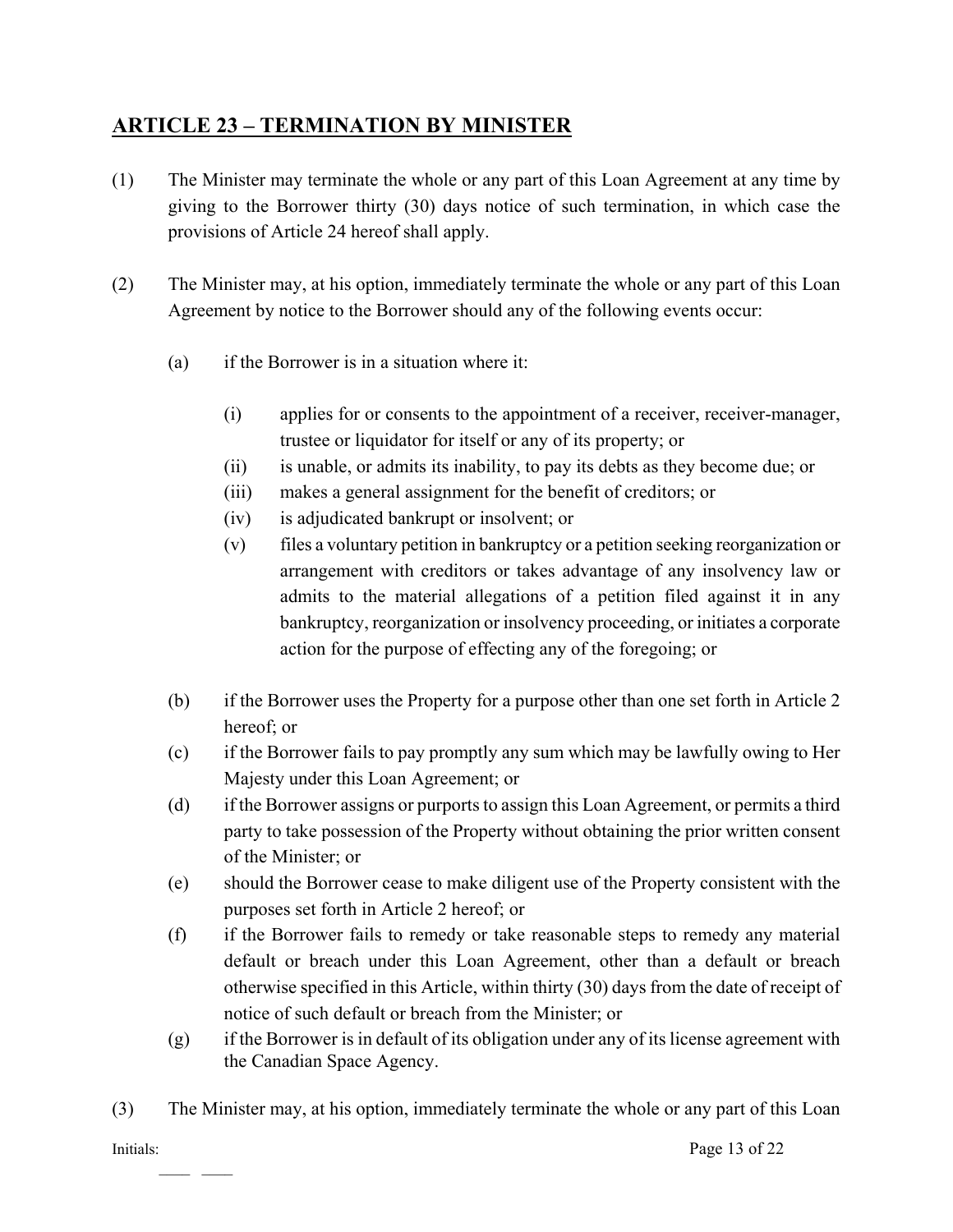Agreement by notice to the Borrower should the Parties fail to reach an understanding in accordance with paragraph (2) of Article 29 hereof, in which case the provisions of Article 24 hereof shall apply.

#### <span id="page-13-0"></span>**ARTICLE 24 – EVENTS UPON END OR TERMINATION**

- (1) Upon expiry of this Loan Agreement, or its earlier termination in whole or in part for any of the reasons set forth in Articles 22 and 23 hereof:
	- (a) The Minister shall have an immediate right to possession of the Property, exercisable without further notice or demand;
	- (b) the Borrower shall pay to Her Majesty forthwith, but in any event upon demand, any amount that is still due under this Loan Agreement, if any;
	- (c) the Borrower shall, at its own expense, return the Property to CSA at Saint-Hubert, Quebec, or at such other place within Canada as the Minister and the Borrower may agree in writing;
	- (d) should, for any reason not otherwise provided for in this Loan Agreement, the Borrower fail to return all of the Property to CSA pursuant to paragraph (b) of this Article, or should the Property have been so damaged or altered as to render it unfit for further use by the CSA, then upon the written request of the Minister, the Borrower shall pay to Her Majesty such amount as the Minister deems to be the reasonable value, but not to exceed replacement value as set forth in Schedule "A" hereto, of the Property which has not been returned or which has been so damaged or altered;
	- (e) the Minister may enter upon any premises upon which the Property, or any part of it, may be situated, and take possession thereof and remove the same from the custody or control of the Borrower;
	- (f) the Borrower shall be liable for and shall pay to Her Majesty forthwith, but in any event upon demand, any cost or expense (including reasonable legal expenses) incurred by Her Majesty, the Minister or the CSA in taking possession of the Property or in transporting the Property to the place referred to in paragraph (c) of this paragraph; and
- (2) If the Minister decides to terminate this Loan Agreement for reasons other than those set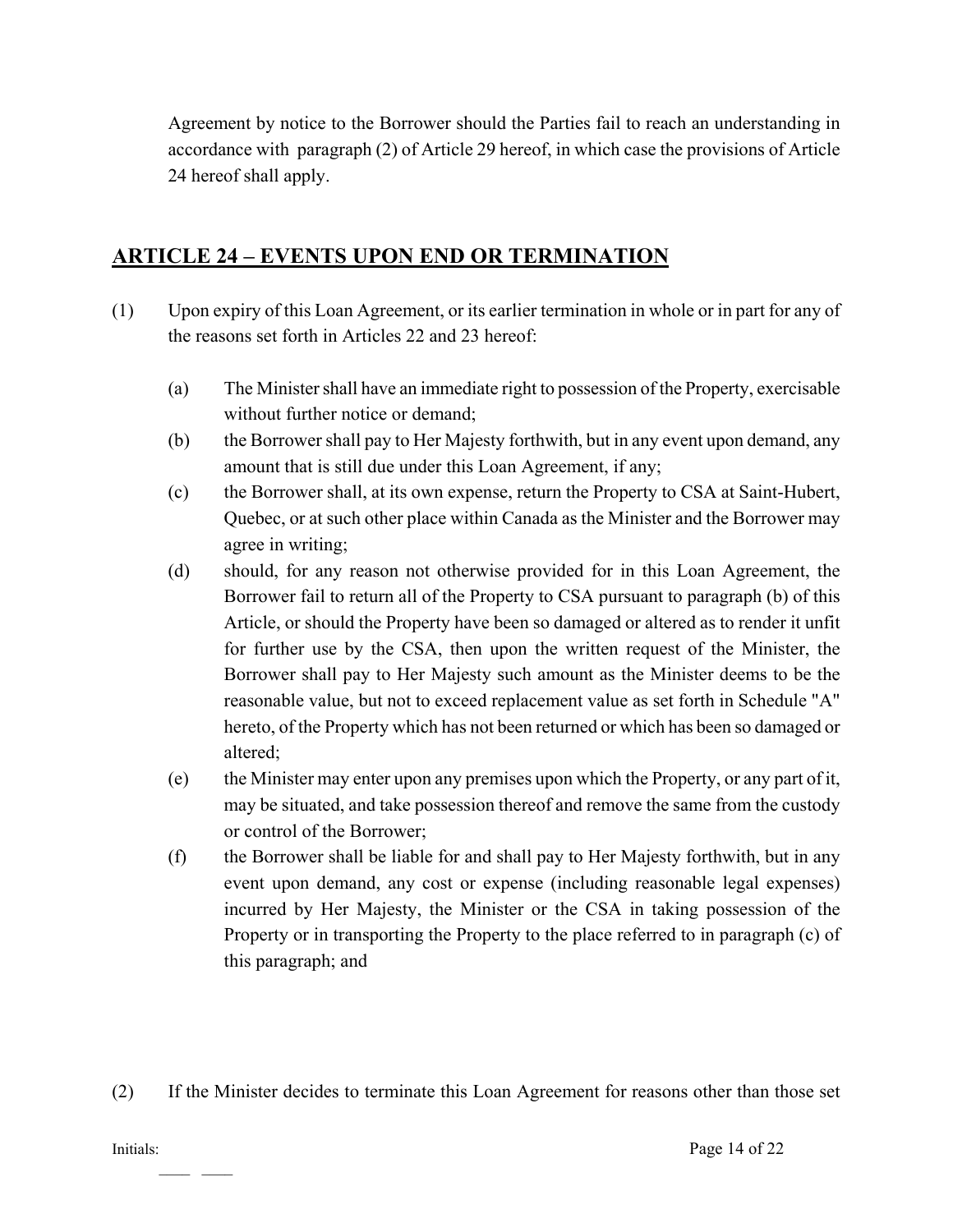forth in paragraphs (2) and (3) of Article 23 hereof, then the Minister will be responsible for all expenses associated with shipping, handling and storage related to returning the Property to the place or places where it is to be used by the Minister.

#### <span id="page-14-0"></span>**ARTICLE 25 – CAPABILITY OF THE PROPERTY UPON RETURN**

- (1) Upon the expiry of this Agreement or its earlier termination under the provision hereof, the Borrower warrants that, on the return of the Property, the Property will be in good repair condition and working order, reasonable wear and tear excluded.
- (2) The Borrower agrees to fulfill the said warrantee by demonstrating to the Minister the proper operation of the Property as part of the Borrower's operating system immediately prior to returning the Property to CSA at Longueuil, Quebec.

#### <span id="page-14-1"></span>**ARTICLE 26 – NOTICES**

- (1) When either Party is obligated or entitled to give any notice, request, approval, demand, consent, direction or any other communication, hereinafter referred to as "Notice", to the other, such Party shall first communicate the substance thereof as expeditiously as possible. Such Notice however shall only be effective as stipulated below.
- (2) Any Notice pursuant to this Loan Agreement shall be in writing and shall be given by hand delivery, telex or facsimile to the appropriate official as identified hereinafter.
- (3) If hand delivered, such Notice shall be deemed to have been validly received on the date of its reception and if sent by telex or facsimile on the date of its transmittal.
- (4) Any Notice or correspondence related to this Loan Agreement shall be addressed to the respective Parties at the following addresses:

To the Minister: *TBD*

Canadian Space Agency

6767 Route de l'Aéroport Longueuil, Québec J3Y 8Y9 Fax No.: (450) 926-XXXX

To The Borrower: *TBD*

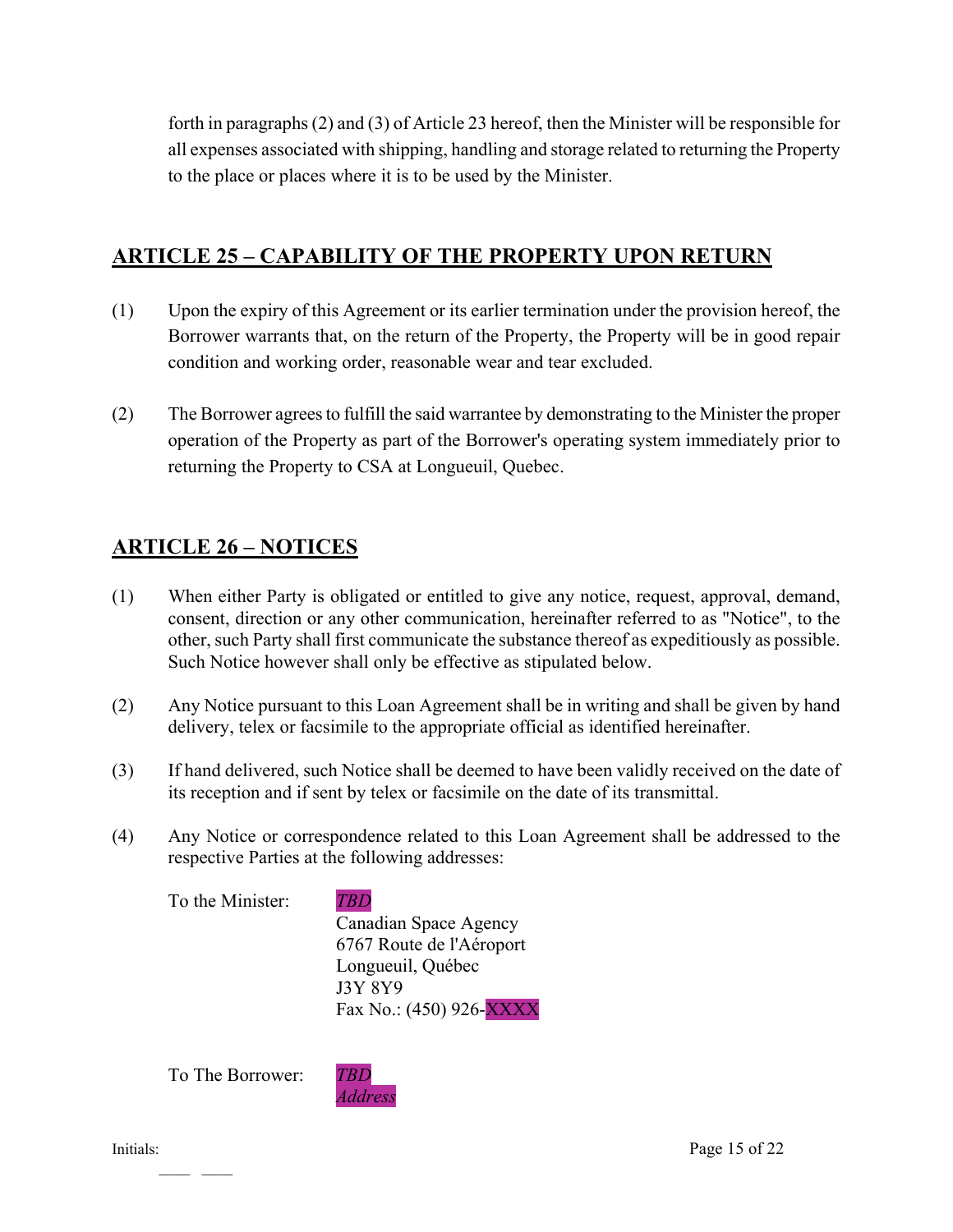#### Fax No.: *TBD*

(5) Either Party may, by Notice, change any of the above designations.

#### <span id="page-15-0"></span>**ARTICLE 27 – AMENDMENTS AND WAIVERS**

- (1) This Loan Agreement shall not be amended except expressly, in writing, by authorized representatives of the Parties. No variation of any nature to this Loan Agreement and no representation, agreement, arrangement or other communication shall be binding on the Minister or the Borrower unless such is expressly contained in writing and executed by authorized representatives of the Parties, as an amendment to this Loan Agreement.
- (2) No waiver shall be valid, binding or affect the rights of the Parties, unless such waiver is given or made by the waiving Party by Notice.
- (3) A waiver by a Party of any provision of this Loan Agreement shall not constitute a continuing waiver nor a waiver of any other provision, unless such waiver expressly provides otherwise.

#### <span id="page-15-1"></span>**ARTICLE 28 – LOAN AGREEMENT TO ENURE**

This Loan Agreement shall ensure to the benefit of, and shall be binding upon, the successors and permitted assignees of the Minister and of the Borrower.

#### <span id="page-15-2"></span>**ARTICLE 29 – REPORTS**

- (1) The Borrower shall promptly provide to CSA every year, on the anniversary date of the Agreement, reports which shall, at a minimum, include:
	- (a) a description of the activities that were conducted by the Borrower in which the Property was used including, but not limited to, use for further research and development, in-house demonstrations, **TBD** (in accordance with Article 2 hereof), production of *TBD* in support of commercialization;
	- (b) a description of the operational status of the Property and any limitations to its future use;
	- (c) recent photographs of the Property, video footage or animation, if so requested by CSA;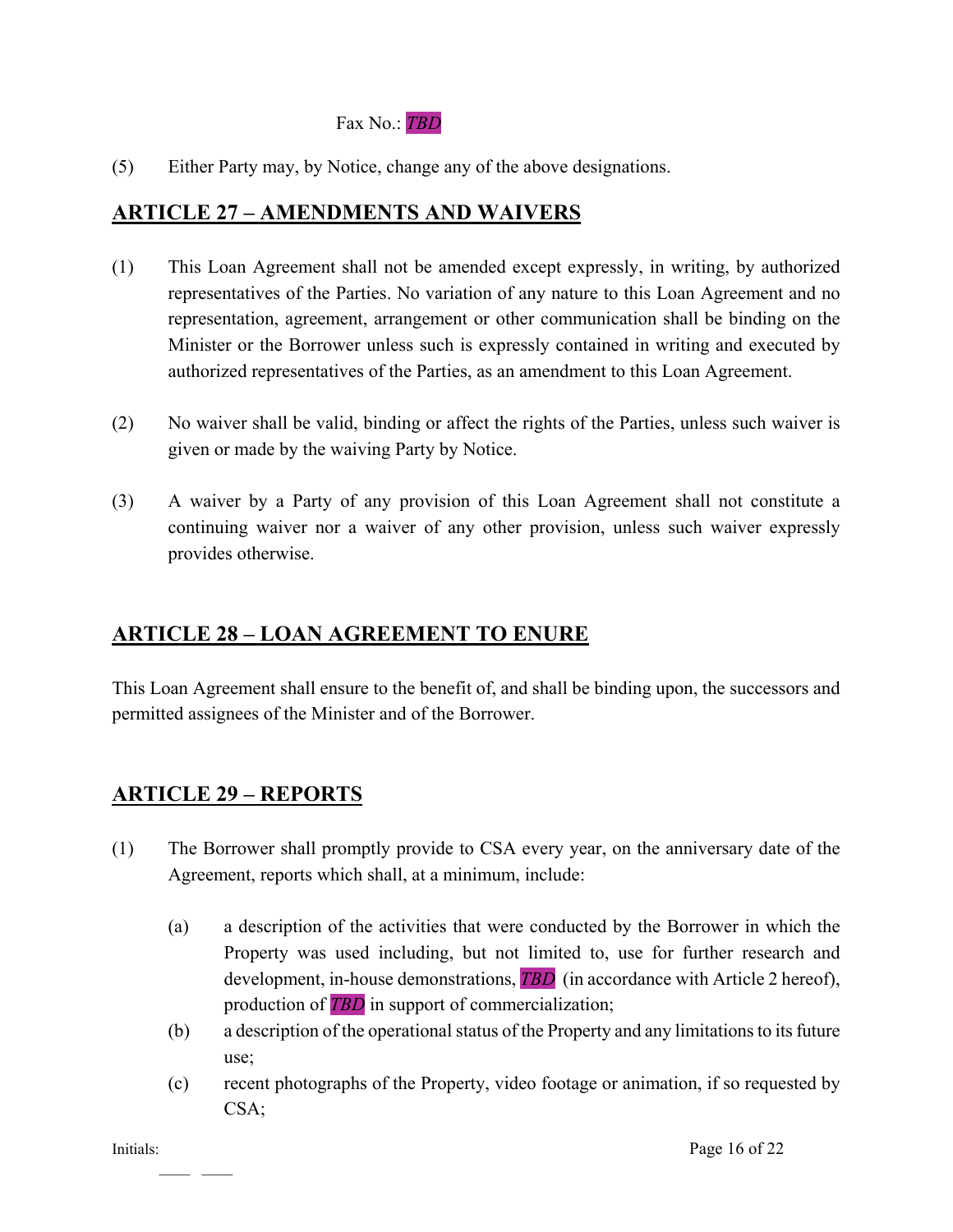- (d) a description of the maintenance and repairs performed on the Property during the reporting period and the expected maintenance and repairs to be performed on the Property in the forthcoming reporting period (note that any modifications and improvements to the equipment fall under Article 17 hereof - Improvements by Borrower);
- (e) an updated list of personnel involved in the usage, further development maintenance and repair of the Property; and
- (f) a measure of the monthly usage of the Property. Usage is defined as the process hours of operation (Process Hours) divided by the total hours the Property is available for use (Available Hours). Process Hours is defined as the time that the Property is used to perform a process such as thin film coating or etching and includes the time required to set up for the process and clean up after the process. Available Hours is defined as the time that the Property is available to be used to perform a process and is equal to the total time in a given period less time required to perform maintenance and the time an operator is required but not available.
- (2) The Borrower shall submit within one month of signing the Agreement, a Maintenance Plan for approval by CSA which describes the maintenance activities to be performed by the Borrower on the Property for the duration of the Agreement. Failure to reach an understanding on the content of the Maintenance Plan within 6 months of signing the Loan Agreement shall be grounds for terminating this Loan Agreement pursuant to Article 23 hereof.

## <span id="page-16-0"></span>**ARTICLE 30 – EFFECTIVE DATE AND RENEWAL**

- (1) The Effective Date of this Loan Agreement shall be *TBD*.
- (2) The term of this Loan Agreement may be extended by way of a written amendment pursuant to Article 27 hereof.

# <span id="page-16-1"></span>**ARTICLE 31 – CONFLICT OF INTEREST AND VALUES AND ETHICS CODE FOR THE PUBLIC SECTOR**

The Borrower acknowledges that individuals who are subject to the provisions of the *Conflict of Interest Act* (S.C. 2006, c. 9, s. 2), the Conflict of Interest Code for Members of the House of Commons, the Values and Ethics Code for the Public Sector, the Policy on Conflict of Interest and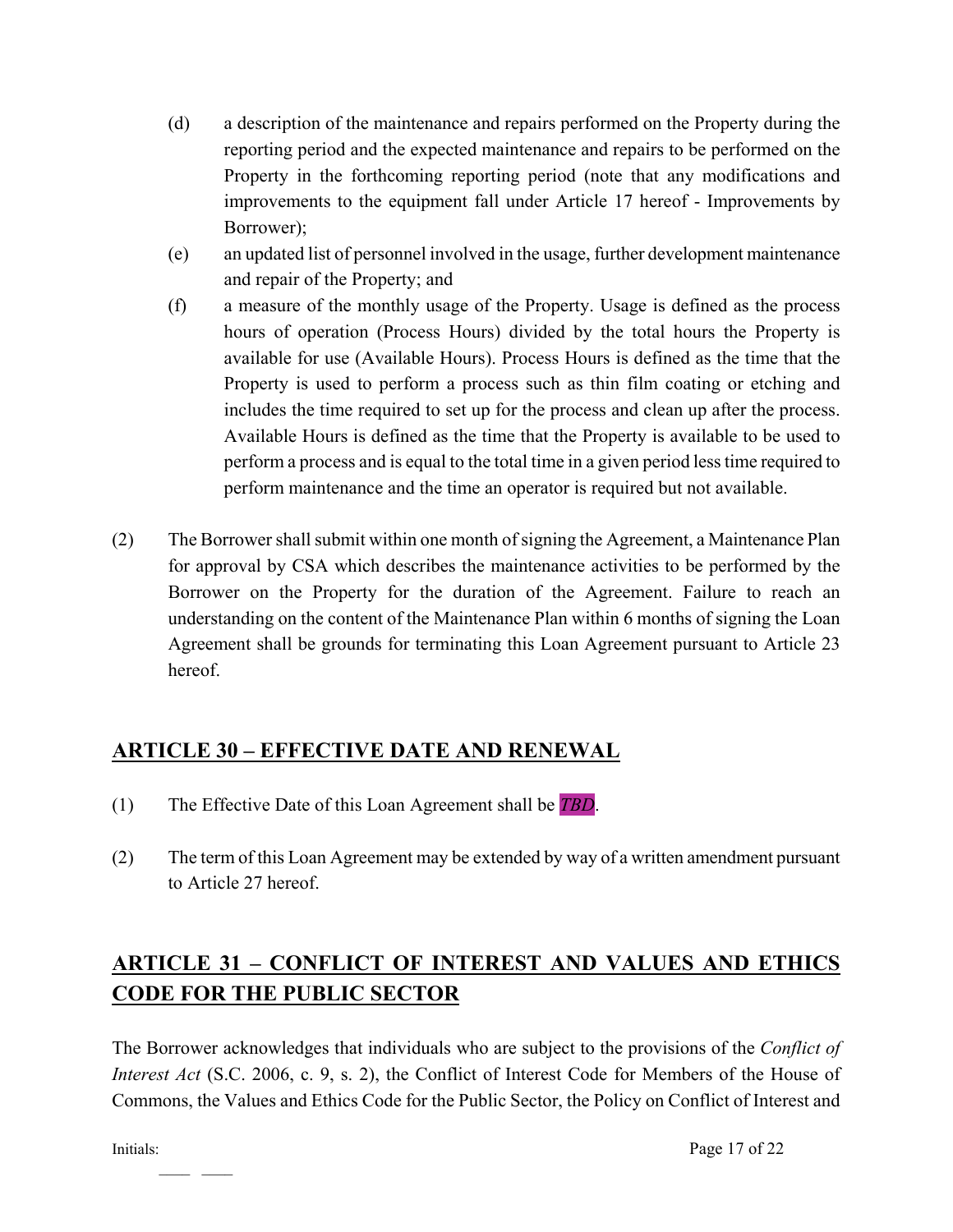Post-Employment or all other codes of values and ethics applicable within specific organizations cannot derive any direct benefit resulting from this Loan Agreement unless they comply with the applicable post-employment conditions.

## <span id="page-17-0"></span>**ARTICLE 32 – NO BRIBE**

The Borrower hereby declares that no bribe, gift, benefit, or other inducement has been or will be paid, given, promised or offered directly or indirectly to any official or employee of the Government of Canada or to a member of the family of such person, with a view to influencing the entry into this Loan Agreement or its administration.

#### <span id="page-17-1"></span>**ARTICLE 33 – CONTINGENCY FEES**

The Borrower certifies that it has not, directly or indirectly, paid or agreed to pay and agrees that it will not, directly or indirectly, pay a contingency fee for the solicitation, negotiation or obtaining the loan of the Property to any person, other than an employee of the Borrower in the normal course of the employee's duty. In this Article, "contingency fee" means any payment or other compensation that depends or is calculated based on a degree of success in soliciting, negotiating or obtaining the loan of the Property and "person" includes any individual who is required to file a return with the registrar pursuant to section 5 of the *Lobbying Act* (R.S.C., 1985, c. 44 (4<sup>th</sup> supp.))

## <span id="page-17-2"></span>**ARTICLE 34 – DISPUTE RESOLUTION**

- (1) In the event of any dispute between the Parties arising out of the construction, meaning or effect of any clause or matter contained in this Agreement or of the rights and liabilities of the Parties, the Parties shall endeavor to settle the matter through *bona fide* negotiations.
- (2) Failing an amicable settlement to any such dispute, each Party may request, by sending a written notice to the other Party, that the dispute shall be referred to binding arbitration pursuant to the Commercial Arbitration Act and the Commercial Arbitration Code. This arbitration shall be subject to the following rules:
	- (a) The Parties shall jointly appoint a single Arbitrator. If the Parties cannot agree on the choice of an Arbitrator, each Party shall appoint an Arbitrator, and both Arbitrators shall jointly appoint a third Arbitrator.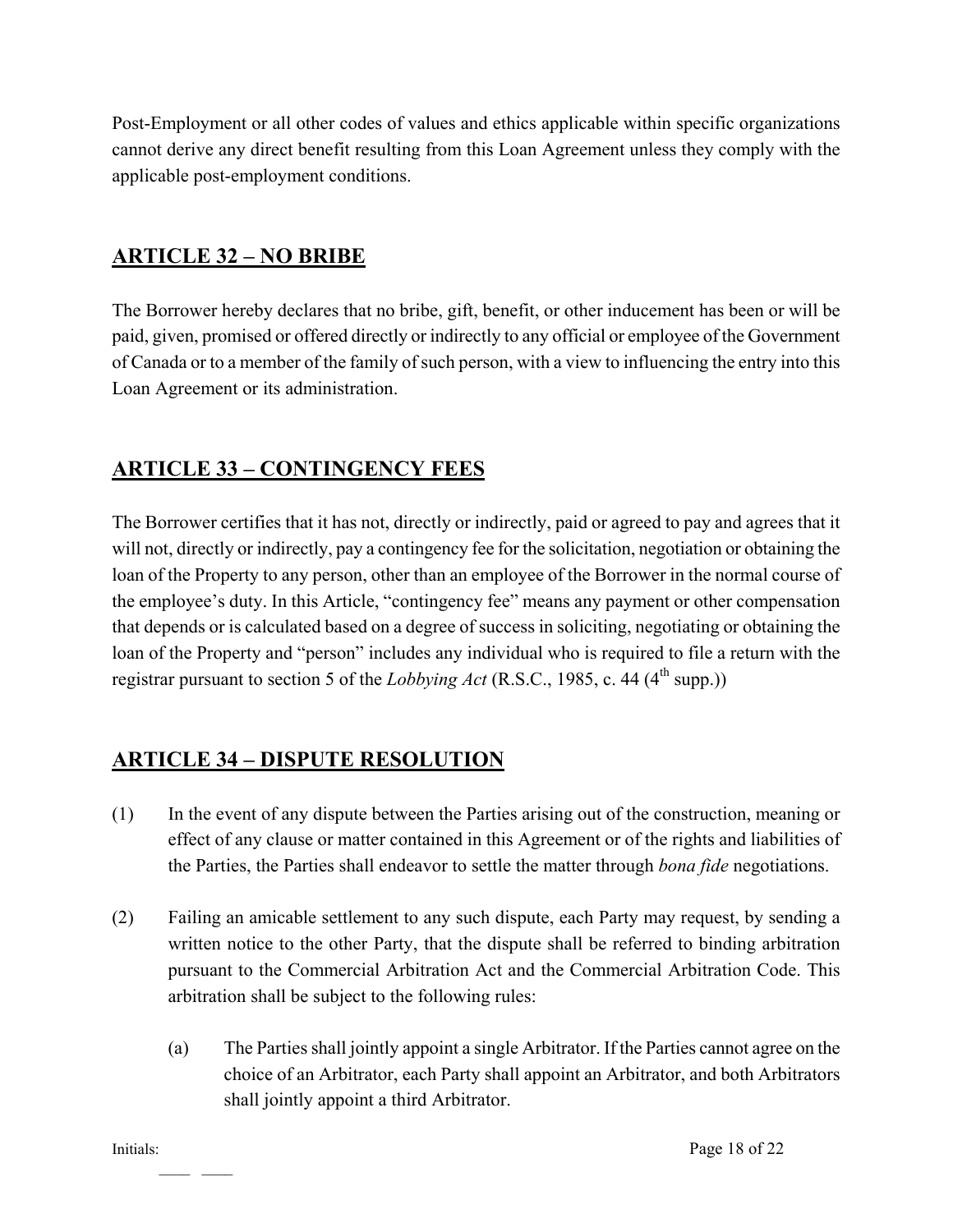- (b) Each Party shall pay its own costs and shall bear an equal share of all other arbitration costs as well as the fees of the Arbitrator.
- (c) The Parties may jointly determine, by written agreement, the procedure to be followed by the Arbitrator in conducting the proceedings, or may request the Arbitrator to do so.
- (d) The hearing shall take place in the City of Montreal.
- (e) The Arbitrator shall issue a written award within thirty days following the completion of the hearing. This award cannot include punitive damages or an award for costs.
- (f) Subject to the provisions of the Commercial Arbitration Code, the award shall be final and binding on the Parties.

#### <span id="page-18-0"></span>**ARTICLE 35 – ENTIRE AGREEMENT**

This Loan Agreement constitutes the entire and sole agreement between the Parties regarding the loan of the Property and supersedes all previous communications, negotiations, representation or warranty, arrangements and agreements of any nature between them in relation with the loan of the Property. There are no terms, covenants, representations, statements or conditions binding on the Parties in relation with the loan of the Property other than those set out in this Loan Agreement.

## <span id="page-18-1"></span>**ARTICLE 36 – SURVIVAL**

- (1) The rights, obligations, disclaimers and waivers contained in Article 10 (No Warrantee), Article 12 (Limitation of Liability) and Article 13 (Indemnity) shall survive the expiry or termination of this Loan Agreement.
- (2) The provisions contained in Article 24 (Events Upon Termination) shall also survive the expiry or termination of this Loan Agreement, as long as may be required for their full implementation.

#### <span id="page-18-2"></span>**ARTICLE 37 – APPLICABLE LAW**

This Loan Agreement, including all matters relating to its validity and performance, shall be interpreted, construed and governed by, and all relations between the Parties shall be fully determined in accordance with, the laws in force in the Province of *TBD*.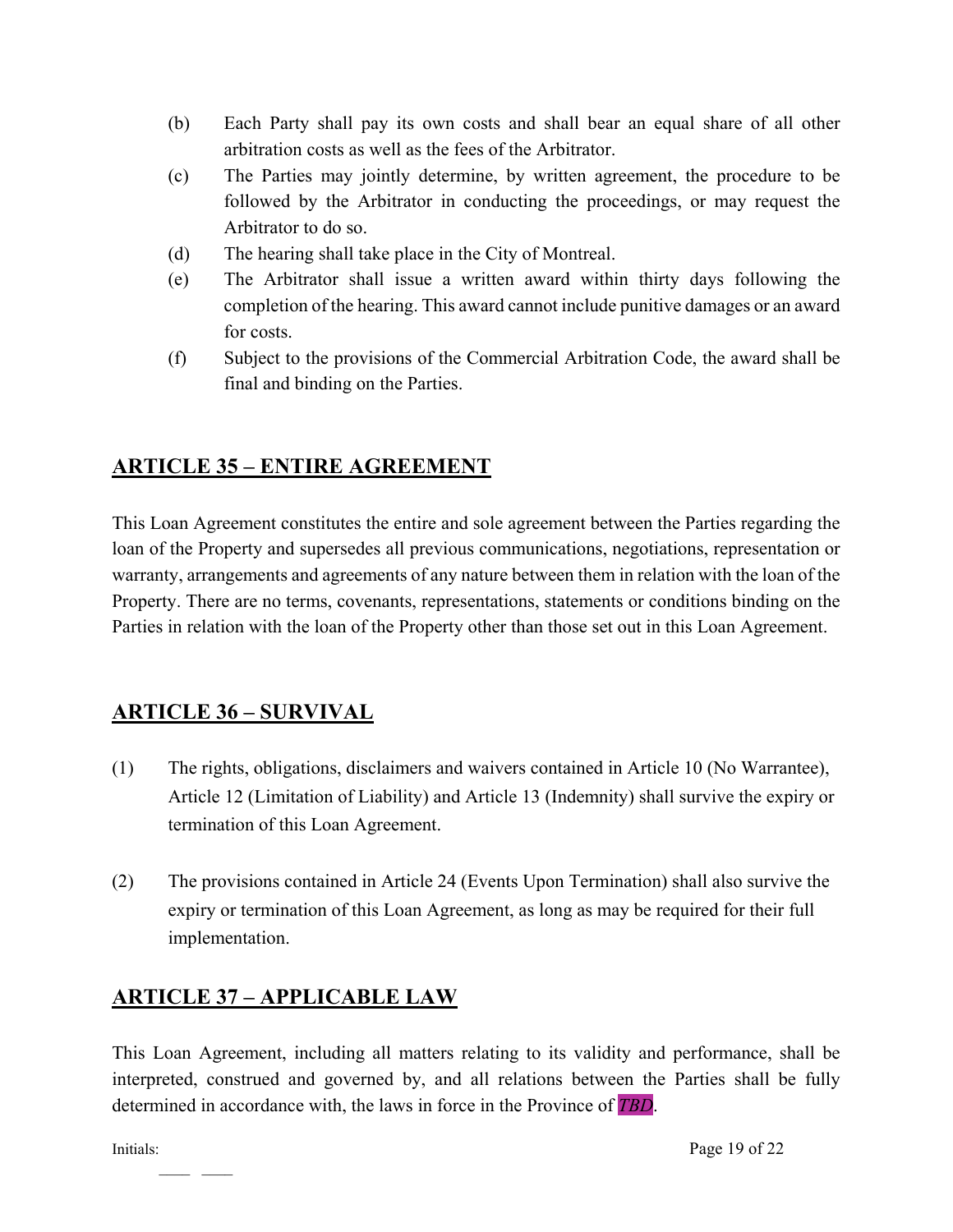# <span id="page-19-0"></span>**ARTICLE 38 – LANGUAGE OF CHOICE**

This Loan Agreement has been prepared in English in accordance with the wishes of the Parties hereto. Cet accord a été rédigé en anglais à la demande expresse des parties.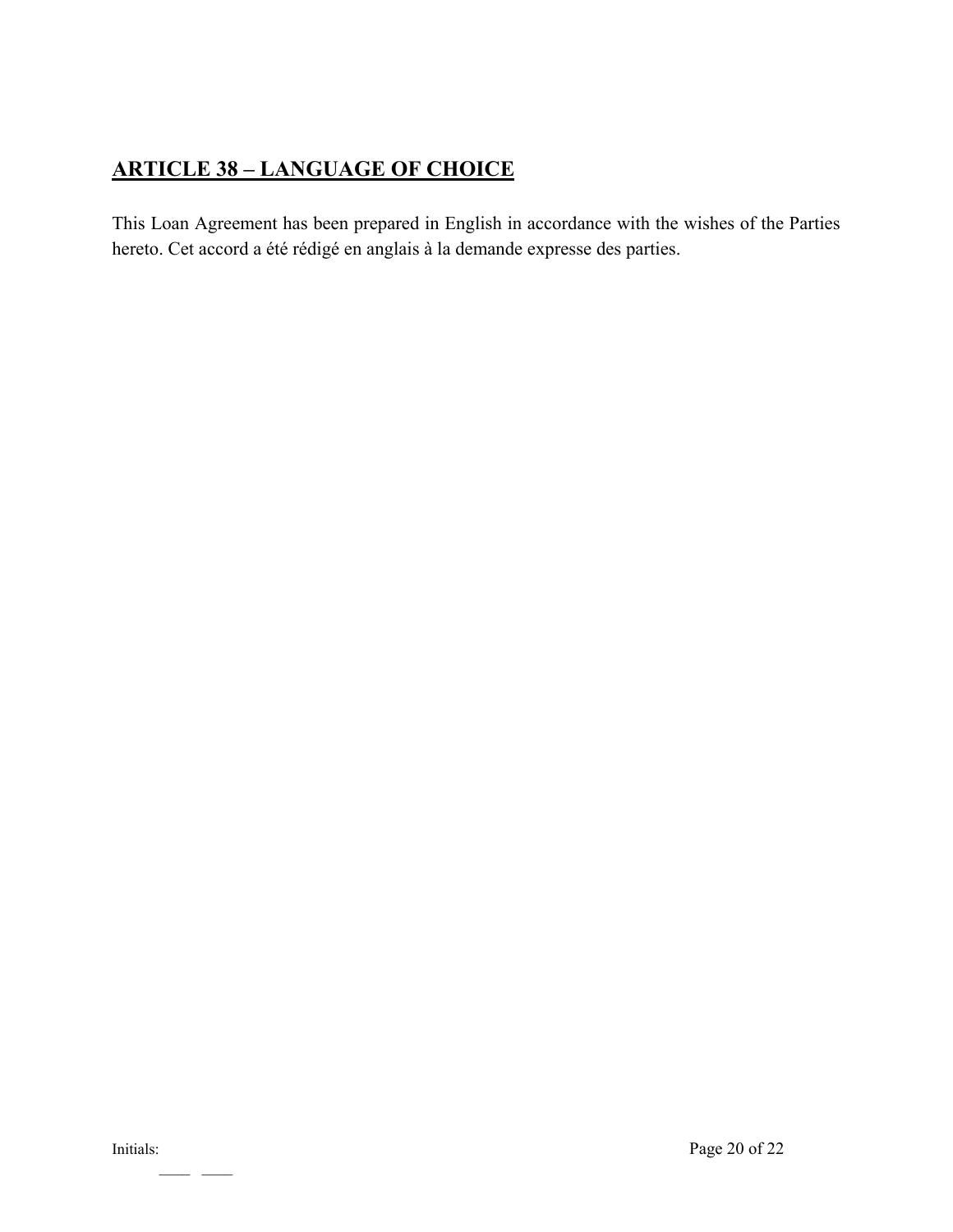## IN WITNESS WHEREOF, THIS AGREEMENT HAS BEEN DULY EXECUTED ON BEHALF OF THE CANADIAN SPACE AGENCY BY ITS AUTHORIZED REPRESENTATIVES AND HAS BEEN DULY EXECUTED BY *TBD* UNDER ITS CORPORATE SEAL AFFIXED HERETO BY ITS DULY AUTHORIZED OFFICERS..

#### SIGNED, SEALED AND DELIVERED.

#### **CANADIAN SPACE AGENCY**

| Signature                       | Date              |
|---------------------------------|-------------------|
| Name of signatory               | Function/Position |
| Signature of witness            | Name of witness   |
| <b>TBD</b>                      |                   |
| Signature of authorized officer | Date              |
| Name of authorized officer      | Function/position |
| Signature of witness            | Name of witness   |